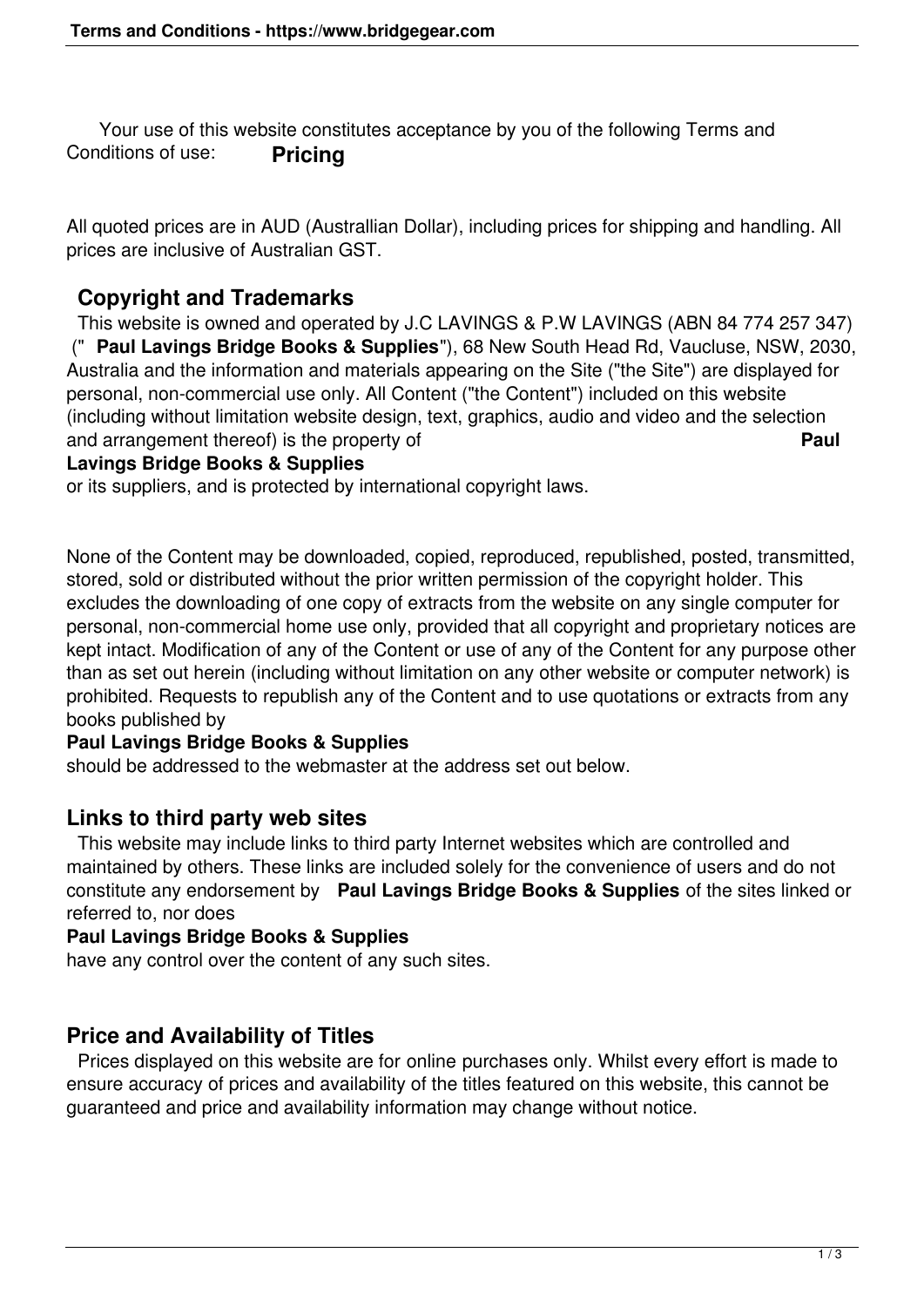### **Third Party Trademarks**

All third party trademarks used on this web site are the property of their respective owners.

### **Liability Disclaimer**

 This website is provided by **Paul Lavings Bridge Books & Supplies** in good faith but **Paul Lavings Bridge Books & Supplies**

does not make any representations or warranties of any kind, express or implied, in relation to all or any part of the website or the Content or any websites to which this website is linked, and all warranties and representations are hereby excluded to the extent permitted by law.

The contents of this website do not constitute advice and should not be relied upon in making, or refraining from making, any decision.

There is no guarantee that this website will be free of infection by viruses or anything else which may be harmful or destructive.

### **Paul Lavings Bridge Books & Supplies**

shall not be liable for:

 - any loss, injury, claim, liability, or damage of any kind resulting from, arising out of or any way related to (a) any errors in or omissions in this web site and the Content; (b) any Third Party Content; (c) the unavailability of this web site, the Content, or any part thereof; (d) your use of this website or the Content; or (e) your use of any equipment or software in connection with this website or the Content; and

 - for any special, direct, indirect, incidental, punitive or consequential damages of any kind whatsoever (including, without limitation, lawyers' fees) in any way due to, resulting from, or arising in connection with the use of or inability to use this website or the Content or any Third Party Content.

# **Changes to these Conditions of Use**

 **Paul Lavings Bridge Books & Supplies** reserves the right to add to or change these conditions of use and agrees to ensure that a note of the date and clause number of any such amendments will be included as part of the conditions. Any changes will be posted to this page and it is your responsibility as a user to ensure that you are aware of any such changes from time to time. Changes will become effective 2 hours after first posting and you will be deemed to have accepted any change if you continue to access the website after that time.

# **User Information**

 **Paul Lavings Bridge Books & Supplies** collects information on these pages accessed or visited by consumers, as well as information volunteered by the consumer, such as survey